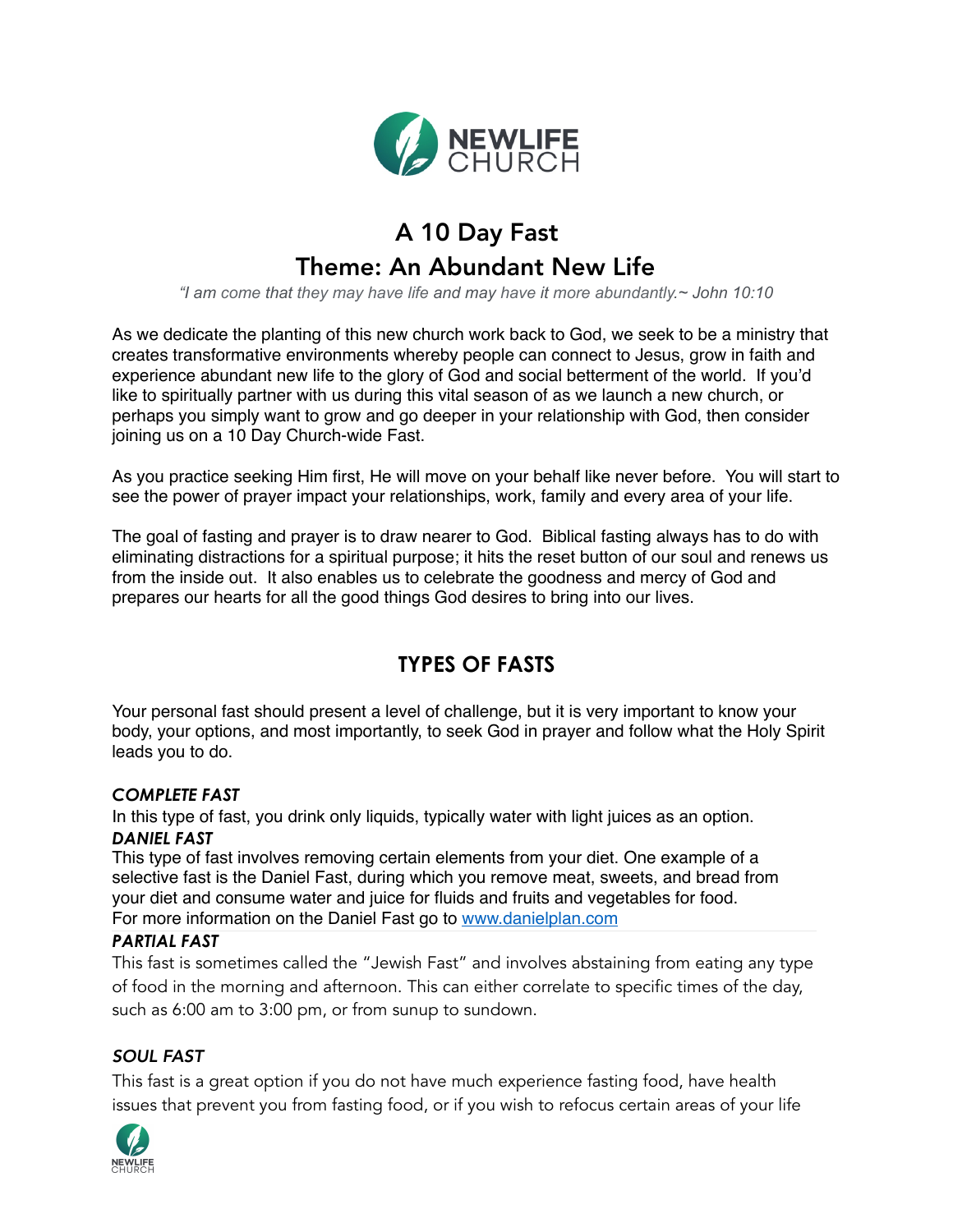that are out of balance. For example, you might choose to stop using social media or watching television for the duration of the fast and then carefully bring that element back into your life in healthy doses at the conclusion of the fast.

## CREATING A LIFESTYLE OF PRAYER

*Very early in the morning, while it was still dark, Jesus got up, left the house and went off to a solitary place, where He prayed.* MARK 1:35

Prayer is most effective when it isn't something we do every now and then, but when it's a lifestyle we cultivate. To understand how to have a lifestyle of prayer, we can look at the example Jesus gave during His life on earth.

#### *Have a Certain Time*

Jesus got up early in the morning to spend time with His Heavenly Father. Make a daily appointment with God — whether it's first thing in the morning, at lunch, or in the evening and faithfully keep it.

### *Have a Certain Place*

Jesus had a specific place He went to pray. Having a designated place to pray helps us remove distractions and frees us to worship and pray out loud.

### *Have a Certain Plan*

When Jesus taught His disciples how to pray, He gave them

a prayer outline. We call it "The Lord's Prayer." This outline, along with several other tools, is available in this guide. As we pray every day, our plans for our prayer time can vary, maybe including worship music, Bible reading, and quiet time to listen to God. It doesn't always have to look the same; it just helps when we have a plan for connecting regularly with God.

### *GUIDELINES:*

These are guidelines, not laws. Sometimes we have to say no to something in order to say yes to God. The goal is not to be legalistic; the goal is to draw nearer to God. *If you have health concerns, DO NOT ATTEMPT A FOOD FAST WITHOUT CONSULTING YOUR DOCTOR*, a soul fast may be a better option for you. These guideline are recommendations only, any of them can be modified but start somewhere – even if it is a small change, any change will reap spiritual benefits. Be open to the process, find a prayer partner to journey with you for the next 10 days and watch God work!

- Pray for 10 minutes a day
- Read your Bible 10 minutes a day
- Fruits, Vegetables and Water (for those electing Daniel Fast or Partial Fast)
- No fast foods, fried foods or junk food
- No sweets
- No Sodas
- No Beer, Wine, Liquor